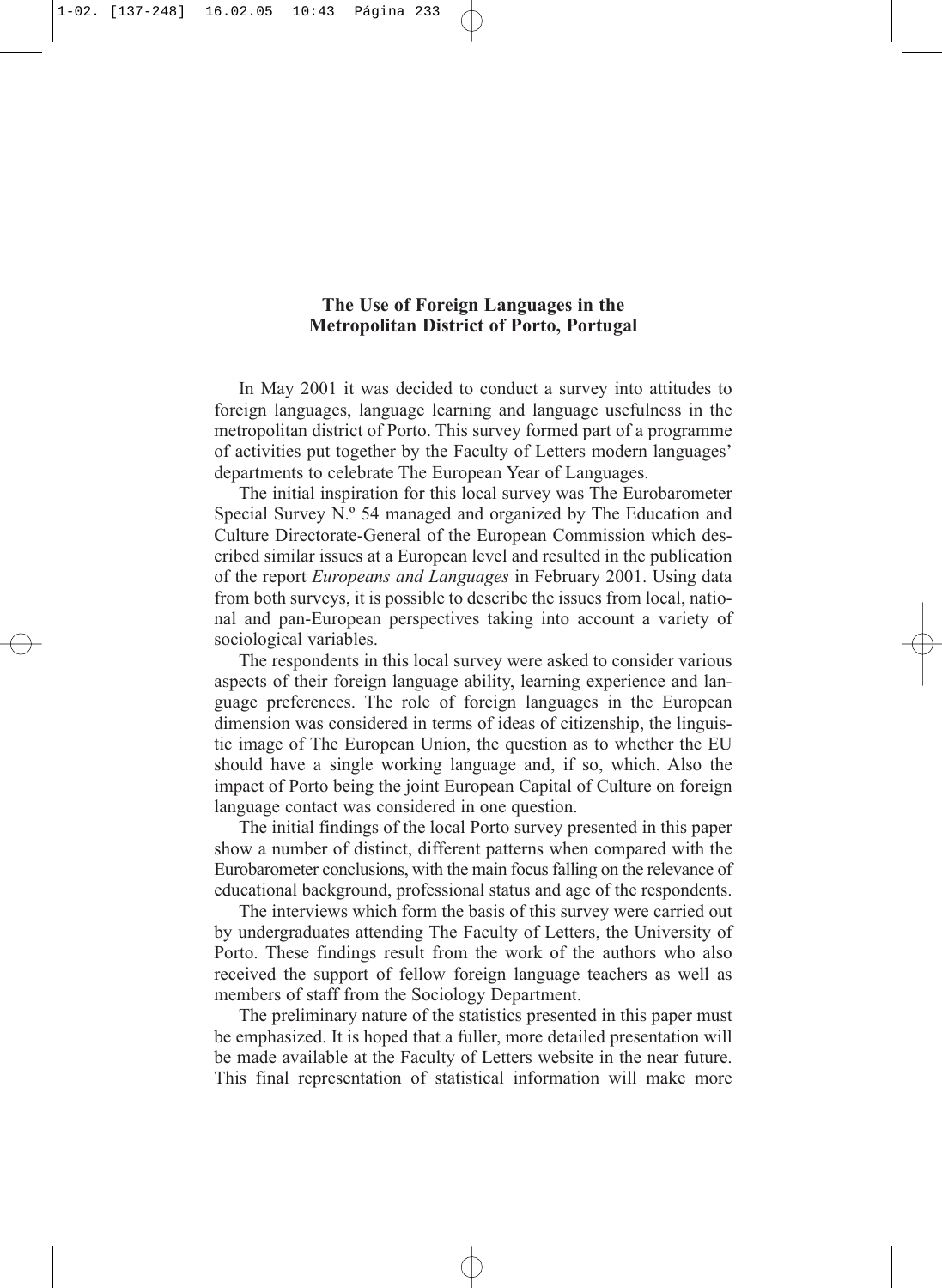extensive use of the SPSS version 10 software package which can provide filtered cross-referenced data demonstrating variations within categories of response according to each independent variable.

#### 1. Sociological Profile:

*1.1. Sex:*

Male:  $355 = 44.8\%$  Female:  $432 = 54.5\%$  No Response:  $6 = 0.8\%$ 793 Respondents

The total number of local respondents was almost 800 in comparison with the 16,078 interviewed for the Eurobarometer survey of whom approximately one thousand were from Portugal.

#### *1.2. Age:*

0-17 years:  $54 = 6.8\%$  18-25 years:  $339 = 42.8\%$  26-35 years:  $130 = 16.4\%$ 36-50 years:  $195 = 24.6\%$  1-65 years:  $60 = 7.6\%$  65 + years:  $11 = 1.4\%$ No response:  $3 = 0.4\%$ 

The age bias apparent here towards the 18-25 group probably results from the questionnaire being conducted by students of the Faculty of Letters who would be more likely to be in contact respondents of a similar age to themselves.

#### *1.3. Formal Education: Indicate the highest level attended:*

Primary:  $108 = 13.6\%$  Secondary:  $333 = 42\%$  Baccalaureate:  $58 = 7.3\%$ Graduate Degree:  $259 = 32.7\%$  Post-graduate:  $9 = 1.1\%$  Masters:  $7 = 0.9\%$ Doctorate:  $5 = 0.6\%$  No response:  $14 = 1.8\%$ .

There is an approximately equal division between respondents who have been formally educated beyond secondary level and those who have not.

#### *1.4. What is your principal occupation?*

Homemaker:  $22 = 2.8\%$  Student:  $271 = 34.2\%$  Unemployed:  $3 = 0.4\%$ Retired:  $12 = 1.5\%$  Professional (self-employed):  $29 = 3.7\%$  Business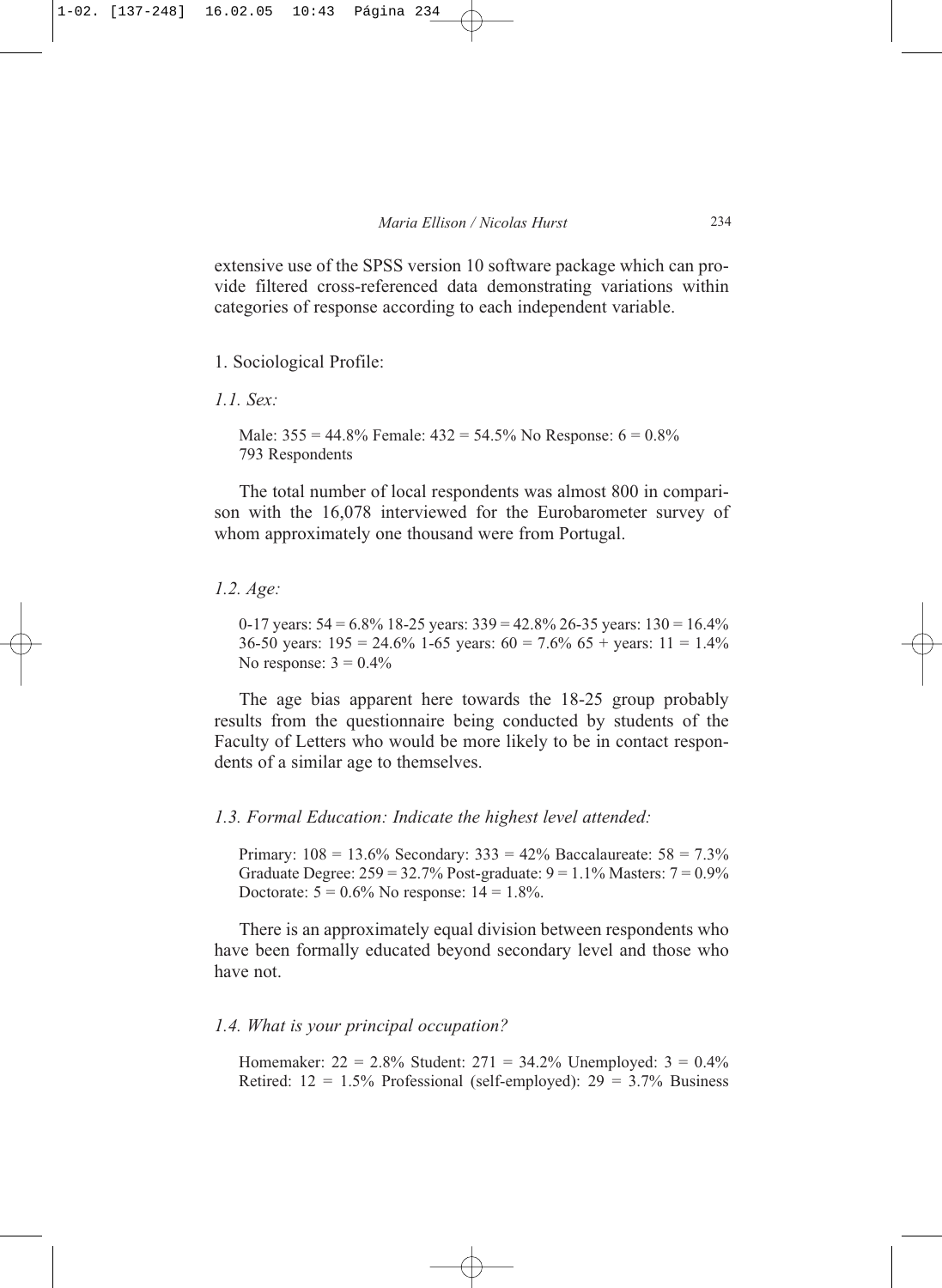Owner:  $47 = 5.9\%$  Secretary:  $12 = 1.2\%$  Professional (salaried):  $136 =$ 17.2% Director:  $11 = 1.4\%$  Shop Assistant/Tradesperson:  $20 = 2.5\%$  Service provider:  $91 = 11.5\%$  Supervisor:  $7 = 0.9\%$  Manual worker (skilled):  $27 = 3.4\%$  Manual worker (unskilled):  $52 = 6.6\%$  Others:  $29 = 3.7\%$  No Response:  $24 = 3.0\%$ 

The typology employed here corresponds to the interpretations by the respondents themselves. The high percentage of student respondents (34.2%) reinforces the existence of a bias towards younger people (42.8% between the ages of 18 and 25) and is of key importance. The European average figure reported by Eurobarometer is that 78% of students are likely to know a foreign language compared to a figure of 99.6% among student respondents of this survey; this figure is rivaled only by that of "self-employed professionals" at 93.1% as well as the "salaried professionals" at 97.1%.

#### *1.5. What is your current professional status?*

Company Owner/Employer:  $40 = 8.1\%$  Self-employed Worker:  $54 =$ 10.9% Salaried worker:  $369 = 74.2\%$  Family firm – unpaid work:  $21 =$ 4.2% Member of a cooperative:  $2 = 0.4\%$  No Response:  $11 = 2.2\%$  (Other situation:  $297 = 37.5\%$ ).

The categories employed here correspond to those determined in the recent Census 2001 conducted by the government in Portugal. The great majority of workers were not self-employed regardless of their type of occupation.

#### 2. Language Learning

*2.1. At what age should learning a foreign language begin at school?*

3-6 years:  $228 = 28.8\%$ 7-9 years:  $425 = 53.6\%$ 10-13 years:  $133 = 16.8\%$ 14-18 years:  $6 = 0.8\%$ No response:  $1 = 0.1\%$ 

Business and professional people dominated the selection of 3-6 years as the ideal age to start learning a foreign language whereas all job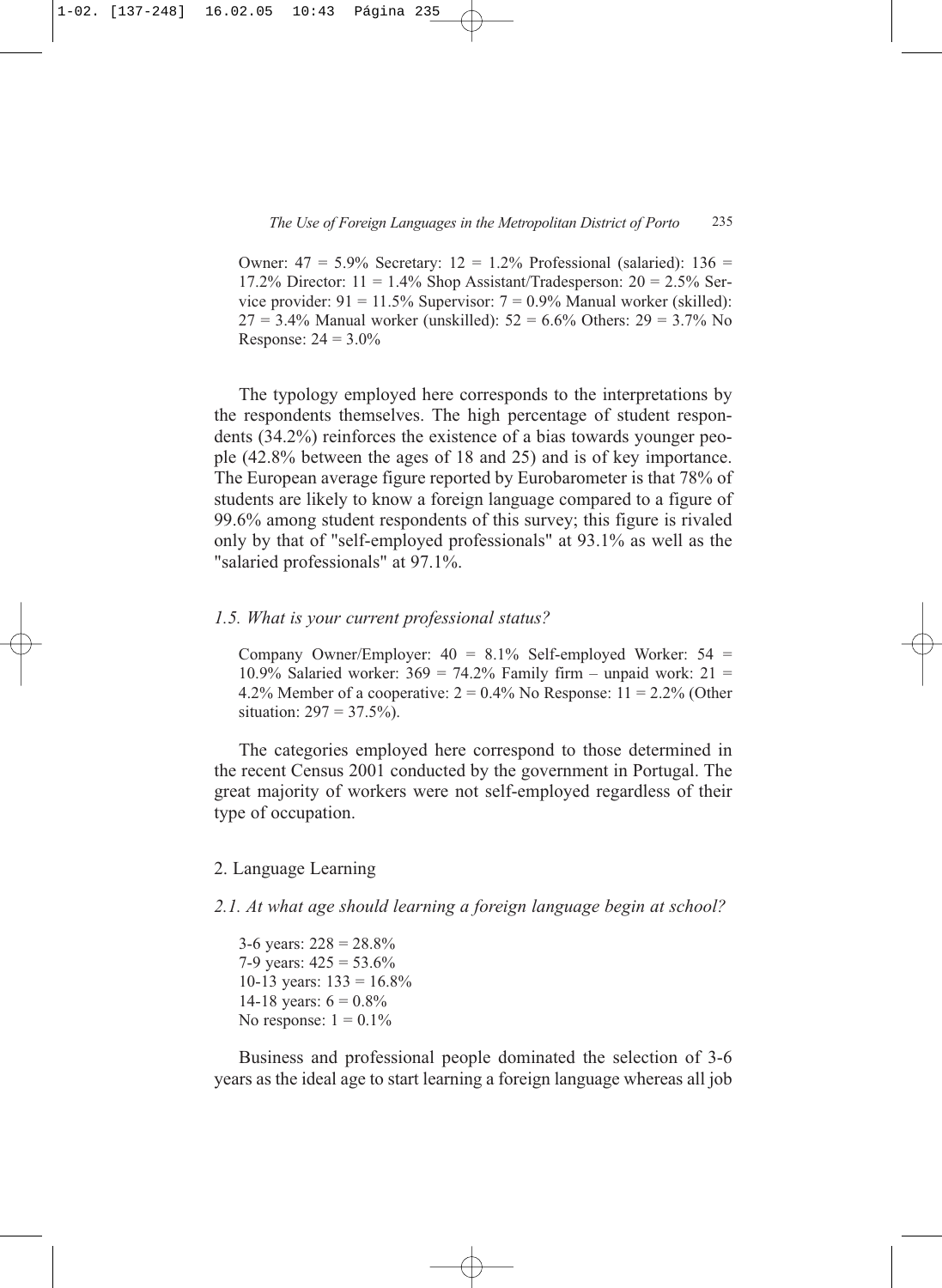types and ages were represented in the choice for 7-9 years. Almost all respondents chose a pre-puberty option indicating an awareness, conscious or not, of a "critical age" factor strongly associated with language learning success by many theorists. The figure of 53.6% opting for 7- -9 years old reflects the local compulsory schooling policy although recognition of the value of an early start to foreign language learning is strong (28.8%).

#### *2.2. Do you speak a foreign language?*

No:  $108 = 13.6\%$  Yes:  $685 = 86.4\%$ 

The positive response figure of 86.4% can be qualified by consideration of the factors of age and educational qualifications. The figure decreases with an increase in age, from over 90% to 70.3% at age 36 and then falls below 50% for the over 65 age group. The more educationally qualified a respondent was, the more likely an affirmative answer was, thus all respondents, except two (99.4%), who had progressed beyond secondary school replied positively. Foreign language knowledge at Primary level remains low by comparison at 38.9%. A similar pattern is present in the Eurobarometer survey. However, the total affirmative response percentage for Europe was much lower at 53% with 54% expressing no desire to learn a foreign language because it would be too time consuming (64%) or too difficult  $(65\%)$ .

# *2.3. If No, which of the following languages would it be useful to learn?*<sup>1</sup>

German:  $9 = 8.3\%$  Danish:  $0 = 0\%$  Spanish:  $8 = 7.4\%$  Finnish:  $0 = 0\%$ French:  $34 = 31.5\%$  Greek:  $1 = 0.9\%$  English:  $94 = 87\%$  Italian:  $1 = 0.9\%$ Dutch:  $0 = 0\%$  Swedish:  $0 = 0\%$  Other(s):  $0 = 0\%$ 

Regardless of age or profession the choice of English as being useful to learn dominates, the exception being among respondents with an educational background limited to "primary school" who did not choose English. Also noteworthy is the zero response level for the Scandinavian languages, perhaps a reflection of their geographic, com-

<sup>&</sup>lt;sup>1</sup> The language options are presented here according to Portuguese alphabetical order just as they appeared in the original questionnaire.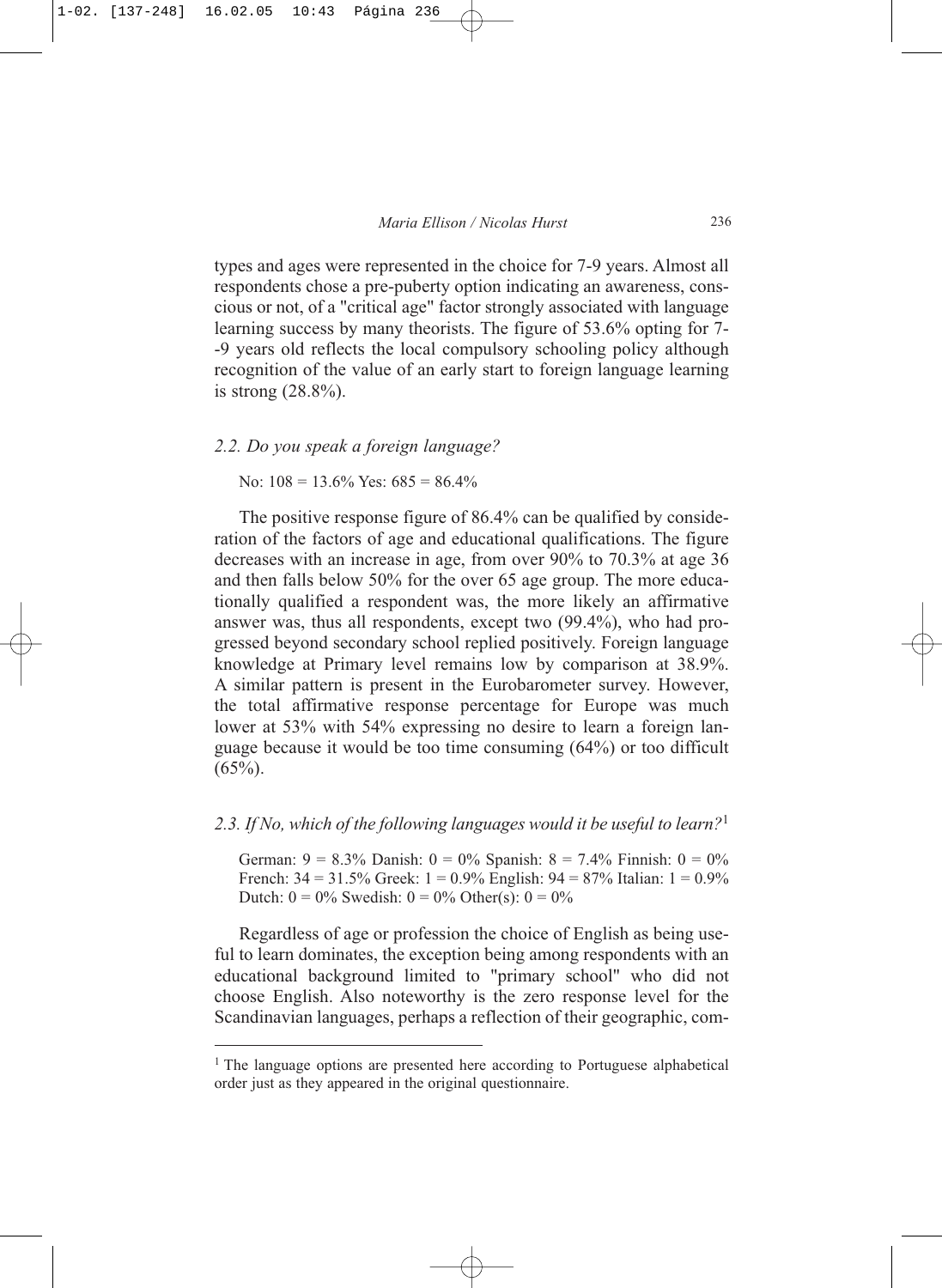mercial and cultural distance from Portugal. The local figures correspond largely to the Eurobarometer figures for English (75%), French (40%), German (23%) and Spanish (18%). One difference was in the figures for German and Spanish which were much lower locally than those for Europe indicating a more polarized attitude.

*2.4. If Yes, which of the languages do you consider to be your first foreign language (and then 2nd and 3rd)?*

German Danish Spanish Finnish French Greek English Italian Dutch Swedish Other(s) 1<sup>st</sup> Foreign Language: English:  $469 = 68.7\%$  French:  $120 = 17.6\%$  Spanish:  $21 = 3.1\%$ German:  $9 = 1.3\%$ 2nd Foreign Language: French:  $280 = 49.7\%$  English:  $88 = 15.6\%$  Spanish:  $65 = 11.5\%$ German: 57 = 10.1% 3rd Foreign Language: Spanish: 113 = 31.4% German: 89 = 24.7% French: 81 = 22.5% Italian:  $16 = 4.4\%$ 

Among the respondents choosing English there was a strong bias within the 18/25 age group, of whom the vast majority were students, with a subsequent decline in relation to the respondents' ages. This perhaps explains the very different Eurobarometer results which were 41% for English, 19% for French, 10% for German and 7% for Spanish. This difference is accentuated further when the figure of 36% for Portuguese only respondents within the Eurobarometer population is considered. A contrasting pattern exists with the choice of French, where there was a slight drop in positive responses in the 26/35 age group (down to 19 from 43 respondents) followed by an increase in the 36/50 age group (up to 38). Here the local historical background is important as it is only comparatively recently that English has superceded French in educational contexts and in public awareness.

In terms of second foreign language, French accounted for almost 50% of the respondents' choices. In addition, it should be noted that the number of respondents choosing English as their second foreign language (88) represented more than half of the respondents who did not choose English as their first foreign language (150). These factors reinforce the notion of polarization mentioned above.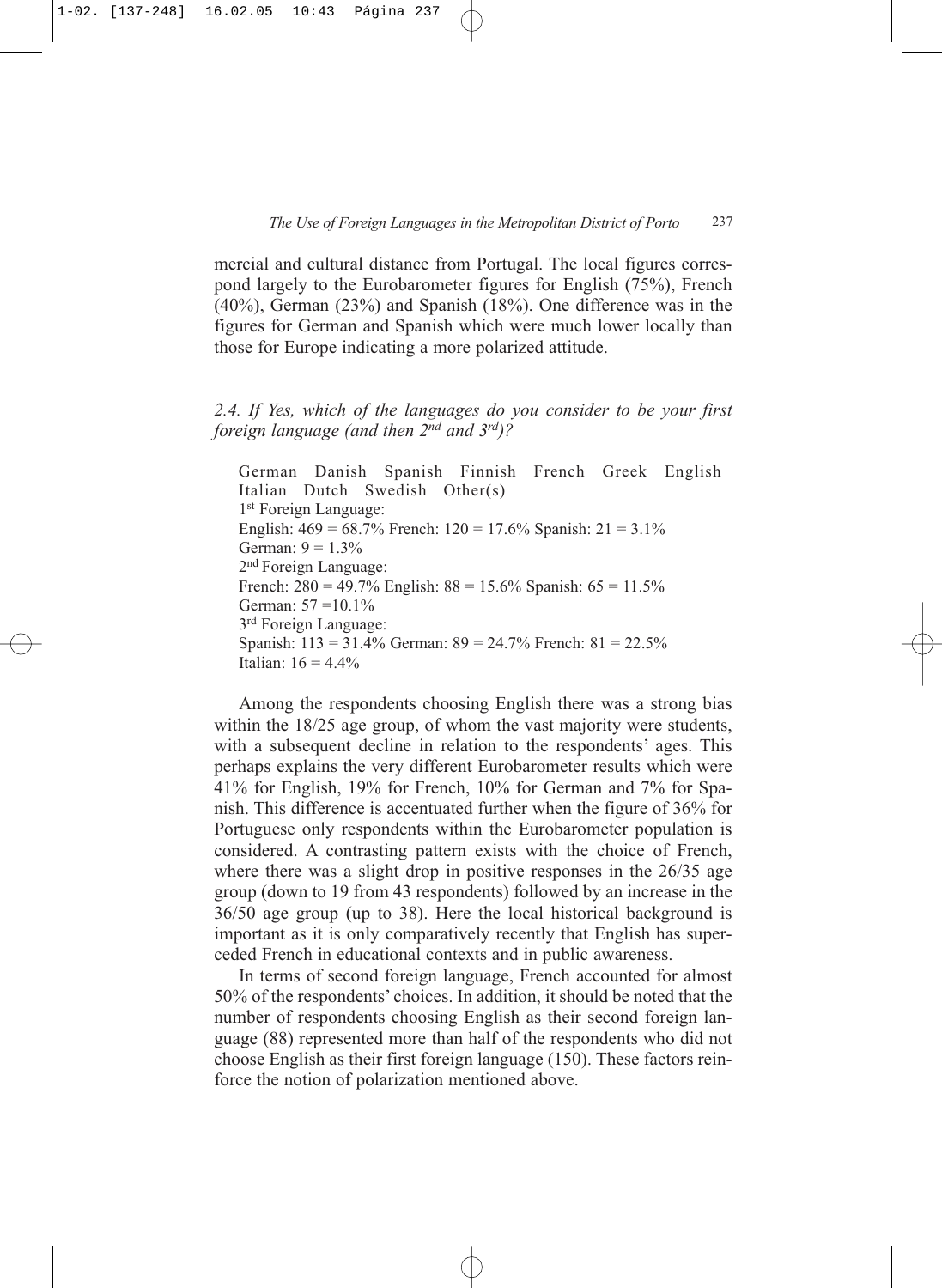#### *2.5. How would you rate your ability in your first foreign language?*

Read/understand: Very good:  $191 = 27.9\%$  Good:  $237 = 34.6\%$  Adequate:  $155 = 22.6\%$ Intermediate:  $45 = 6.6\%$  Basic:  $47 = 6.9\%$  No response:  $10 = 1.5\%$ Listen/understand: Very good:  $179 = 26.1\%$  Good:  $221 = 32.3\%$  Adequate:  $166 = 24.2\%$ Intermediate:  $59 = 8.6\%$  Basic:  $38 = 5.5\%$  No response:  $22 = 3.2\%$ Oral production: Very good: 97 = 14.2% Good: 192 = 28% Adequate: 222 = 32.4% Intermediate:  $75 = 10.9\%$  Basic:  $72 = 10.5\%$  No response:  $27 = 3.9\%$ Written production: Very good:  $78 = 11.4\%$  Good:  $189 = 27.6\%$  Adequate:  $220 = 32.1\%$ Intermediate:  $91 = 13.3\%$  Basic:  $80 = 11.7\%$  No response:  $27 = 3.9\%$ 

The Eurobarometer survey reports results in this category in terms of three levels of language proficiency: "very good", "good" or "elementary". With respect to English the results were 14% for "very good", 33% for "good" and 29% for "elementary". Locally in Porto five levels of proficiency were employed with scores for "very good" being approximately double for the receptive skills of reading (27.9%) and listening (26.1%) and at almost the same level for speaking (14.2%) and writing (11.4%). This distinction between receptive and productive skills is very important in pedagogical terms and in terms of giving an indication of the respondents' levels of self-confidence and language learning awareness. For example, the number of "very good" and "good" replies decreases with an increase in the age of the respondent. Also, among second language users of French and Spanish there was a more positive bias towards the skill of speaking compared to users of English.

*2.6 Indicate by order of importance (maximum of three) the main sources of learning in your first foreign language:*

#### *First Source:*

Primary School:  $191 = 28\%$  Secondary School:  $209 = 30.6\%$  Language Institutes:  $39 = 5.7\%$  Higher Education:  $18 = 2.6\%$  Short courses abroad:  $2 = 0.3\%$  Stays in foreign countries:  $56 = 8.2\%$  Others:  $8 = 1.1\%$ No Response: 160 = 23.4% *Second Source:* Primary School: 56 = 11.1% Secondary School: 178 = 35.3% Language

Institutes:  $43 = 8.5\%$  Higher Education:  $37 = 7.3\%$  Short courses abroad: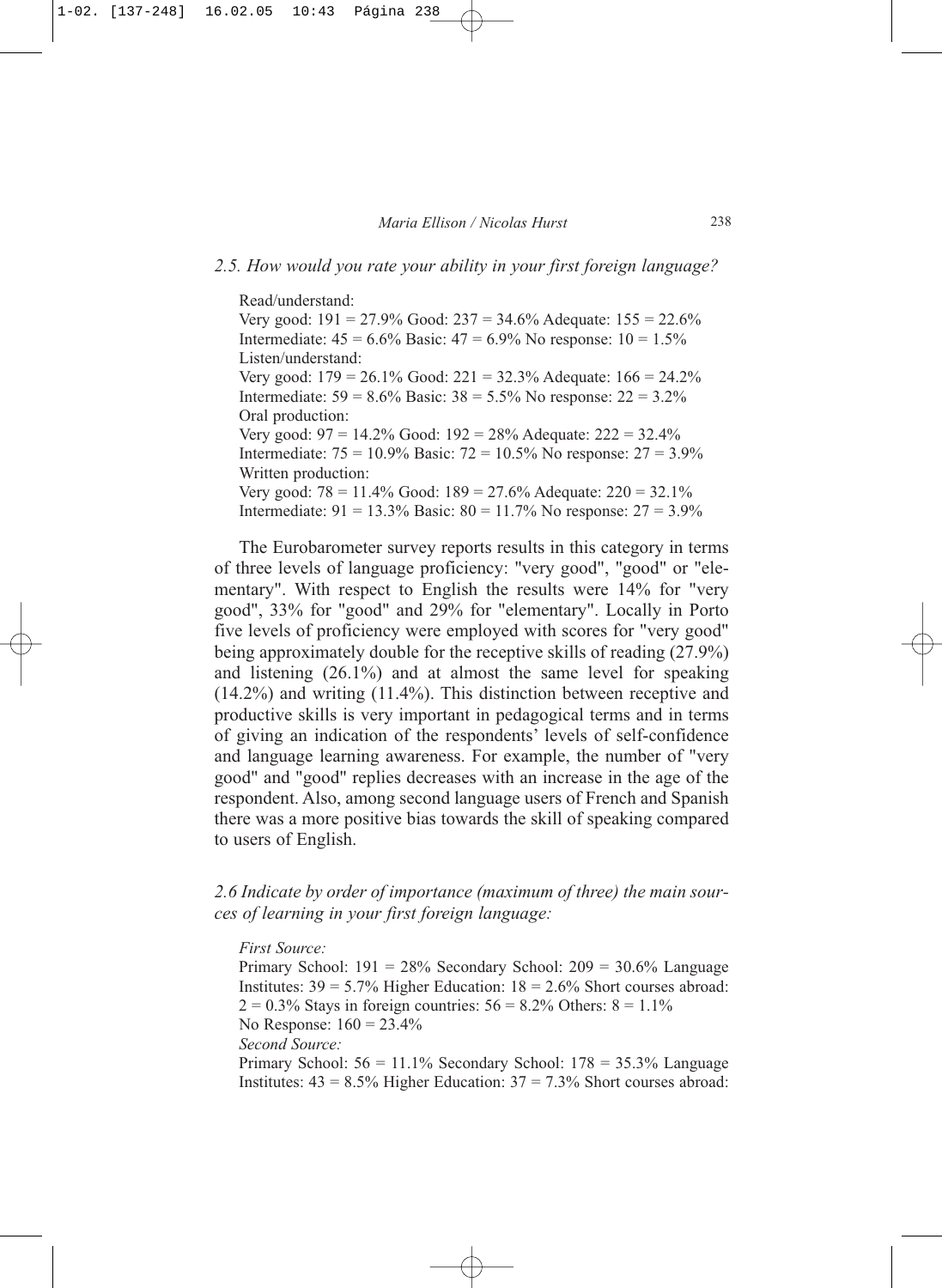$6 = 1.2\%$  Stays in foreign countries:  $20 = 4\%$  Others:  $3 = 0.8\%$ No Response:  $160 = 31.7 \%$ *Third Source:* Primary School:  $21 = 8.3\%$  Secondary School:  $25 = 9.9\%$  Language Institutes:  $34 = 13.4\%$  Higher Education:  $55 = 21.7\%$  Short courses abroad: 8  $= 3.2\%$  Stays in foreign countries:  $29 = 11.5\%$  Others:  $20 = 5.6\%$ No Response:  $67 = 26.5\%$ 

Formal schooling accounted for almost 60% of the options available, a clear indication of the dominant role of classroom instruction in the field of foreign language learning. Considering the primary source of the respondents' foreign language there was a clear distinction between the cases of English and French. In terms of degree of importance, the pattern for French was: "primary school", then "secondary school" and then "stays in foreign countries" whereas for English it was: "secondary school", then "primary school" and then "language institutes". There was also an inversion of priority choice in the 0-17 age group who chose "primary school" before "secondary school". In the Eurobarometer survey there is a much clearer dominance of secondary education as the main source with a figure of 59.1% reported, a figure almost identical to that achieved locally for primary and secondary education combined.

#### 3. Work

# *3.1. How important is a knowledge of foreign languages in the labour market nowadays?*

Extremely important:  $419 = 52.8\%$  Very important:  $261 = 32.9\%$  Important:  $98 = 12.4\%$  Not very important:  $11 = 1.4\%$  Not at all important:  $0 = 0\%$ No response:  $4 = 0.5\%$ 

Recognition of the importance of foreign languages in the labour market was almost universal (over 98%)with special emphasis for the category of "extremely important" which received 52.8% of all opinions expressed. An educational background of a university or post- -graduate level provided an "extremely important" rating of over 65% with less than 10% or less being allocated to "important" and below. This pattern was also true for all age groups, showing a slight decline with increase in age (from  $60\%$  at  $26/35$  down to  $48.2\%$  at  $36/50$  falling to 40.8% above 51 years of age), and strongest among students, professional people and company owners.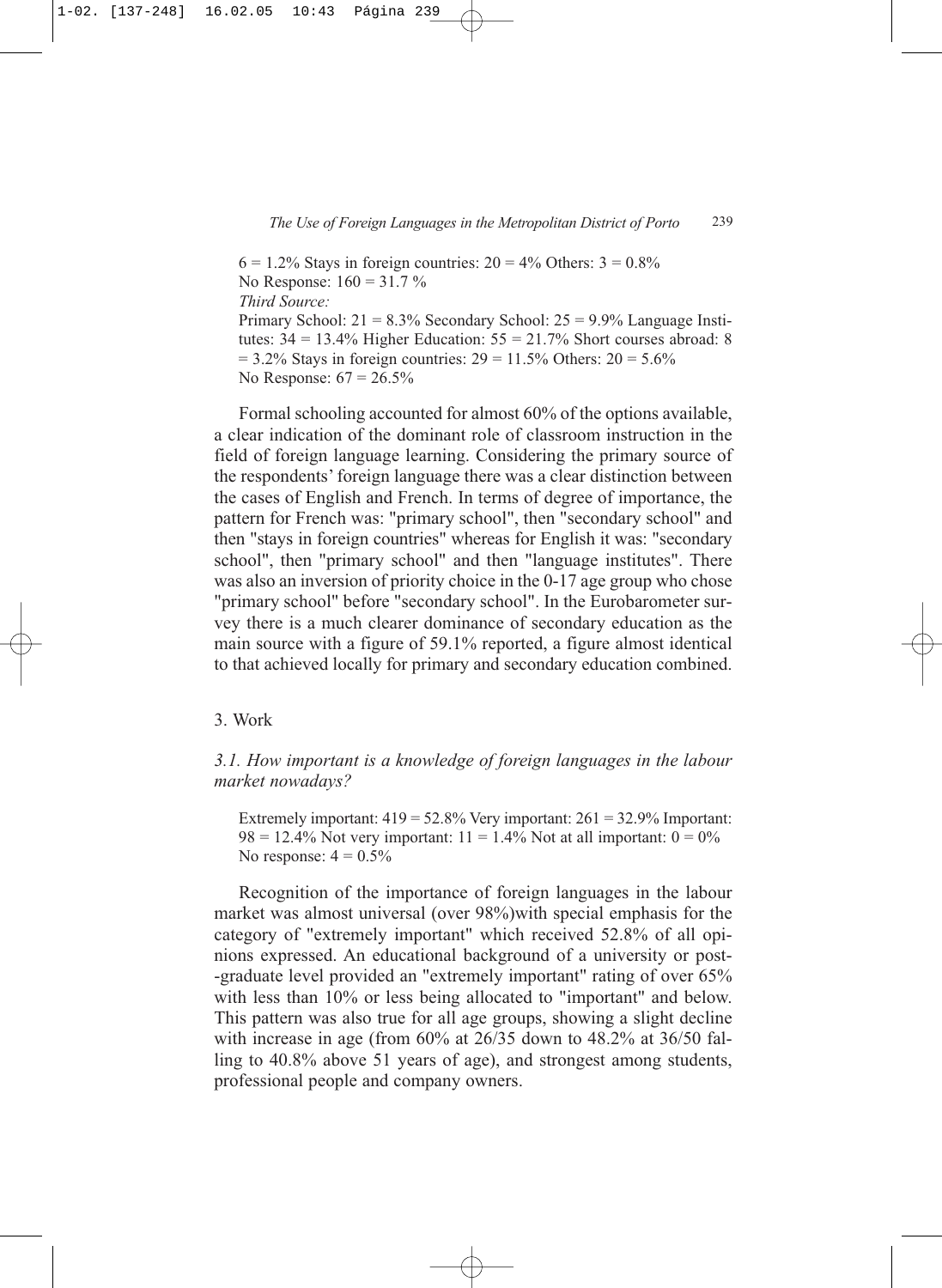*3.2. Do you need to use a foreign language in your field of work?* 

No:  $488 = 61.6\%$  Yes:  $303 = 38.3\%$  No Response:  $1 = 0.1\%$ 

Among the respondents who answered negatively students dominate which contrasts with their recognition of the importance of foreign languages stated above. This can perhaps be explained by the fact that the student respondents were non- Faculty of Letters friends or acquaintances of the students who conducted the questionnaire. Zero positive responses were also provided by the "retired" and the "unemployed" categories. Also responding negatively were many unskilled workers, where only 19 (36.5%) responded positively and 33 (63.5%) responded negatively. A contrast exists here with "skilled workers" among whom 63.5% responded "yes". A positive response was more likely the more "professional" a respondent was; for example, among the category of "professionals" 125 out of 165 responded positively. The factor of age also provides some contrasting information: 67.7% say "yes" at age 26/35 (the peak) and this falls to 51.3% at 36/50 and 33.8% above the age of 51. However, perhaps the most startling contrast arises from the gender variable: 51.4% of men said "yes" whereas only 27.8% of women said the same. Language use at work among women is low. This compares to a figure of over 75% for the female population of the Modern Languages and Literature degree course at the Faculty of Letters in Porto.

## *3.3. If Yes, which of the foreign languages below do you need to use?*

German:  $29 = 9.5\%$  Danish:  $5 = 1.6\%$  Spanish:  $69 = 22.7\%$  Finnish:  $2 = 0.7\%$ French:  $115 = 38.9\%$  Greek:  $0 = 0\%$  English:  $242 = 79.9\%$  Italian:  $16 = 5.3\%$ Dutch:  $1 = 0.3\%$  Swedish:  $0 = 0\%$  Other(s):  $2 = 0.7\%$  specify: Chinese

An almost constant numerical relationship of results exists here: English in first place, with approximately double that of French in second place, which in turn is approximately double that of Spanish in third place, which is also approximately double that of German in fourth place. These results could be seen as a reflection of the relative importance of commercial relationships, hence the greater significance of Spanish over German in this instance compared to the inversion of this situation at other points of the questionnaire. This is the only category in which Italian marks any presence again perhaps a result of eco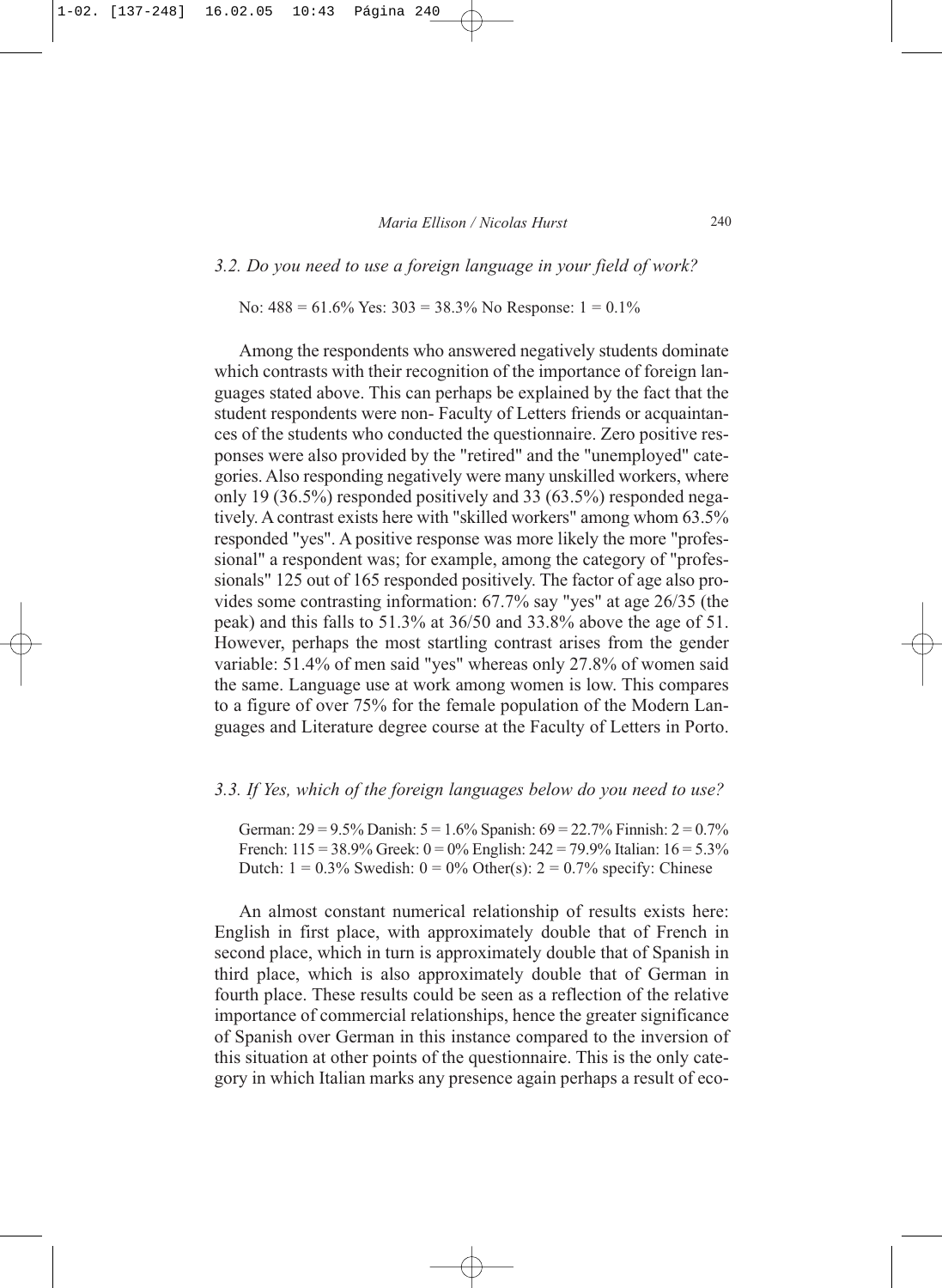nomic factors. The dominance of English here may also reflect the use of English as a "lingua franca" or contact language with countries other than the United Kingdom or Eire.

*3.4. What use do you make of your first foreign language in your work?*

For correspondence:  $71 = 23.7\%$  For consulting the Internet:  $116 = 38.7\%$ For talking/telephoning:  $166 = 55.3\%$  For consulting publications:  $101 =$ 33.7% For producing documents/texts: 86 = 28.7% Others: Which? Information Technology:  $7 = 2.3\%$ 

The results here assume significance in relation to the question of language skills which were considered in question 2.5 of this questionnaire. Namely that degrees of confidence were much higher when the skills required were receptive rather than productive. However, here, the highest frequency of use was for speaking and telephoning, precisely the second weakest skill area reported in question 2.5 (written production was the weakest). Also interesting is the fact that the Internet was more frequently used as an information resource than traditional publications, the Internet being very much a foreign language environment for native speakers of Portuguese.

*3.5. How often do you make use of your first foreign language in your work (approximately)?*

Always: 32 = 10.6% Frequently: 147 = 48.8% Rarely: 110 = 36.5% Never: 4  $= 1.3\%$  No response:  $8 = 2.7\%$ 

While few respondents (10.6%) could claim to make constant use of their first foreign language at work it was also true that almost none (1.3%) were able to claim that their first foreign language was never of any use. Indeed, almost 50% stated that they used their first foreign language frequently at work. Therefore, while a clear majority of respondents did not require a foreign language in their work (61.6% in question 3.2) those that made use of this ability did so frequently and most usually for speaking and telephoning.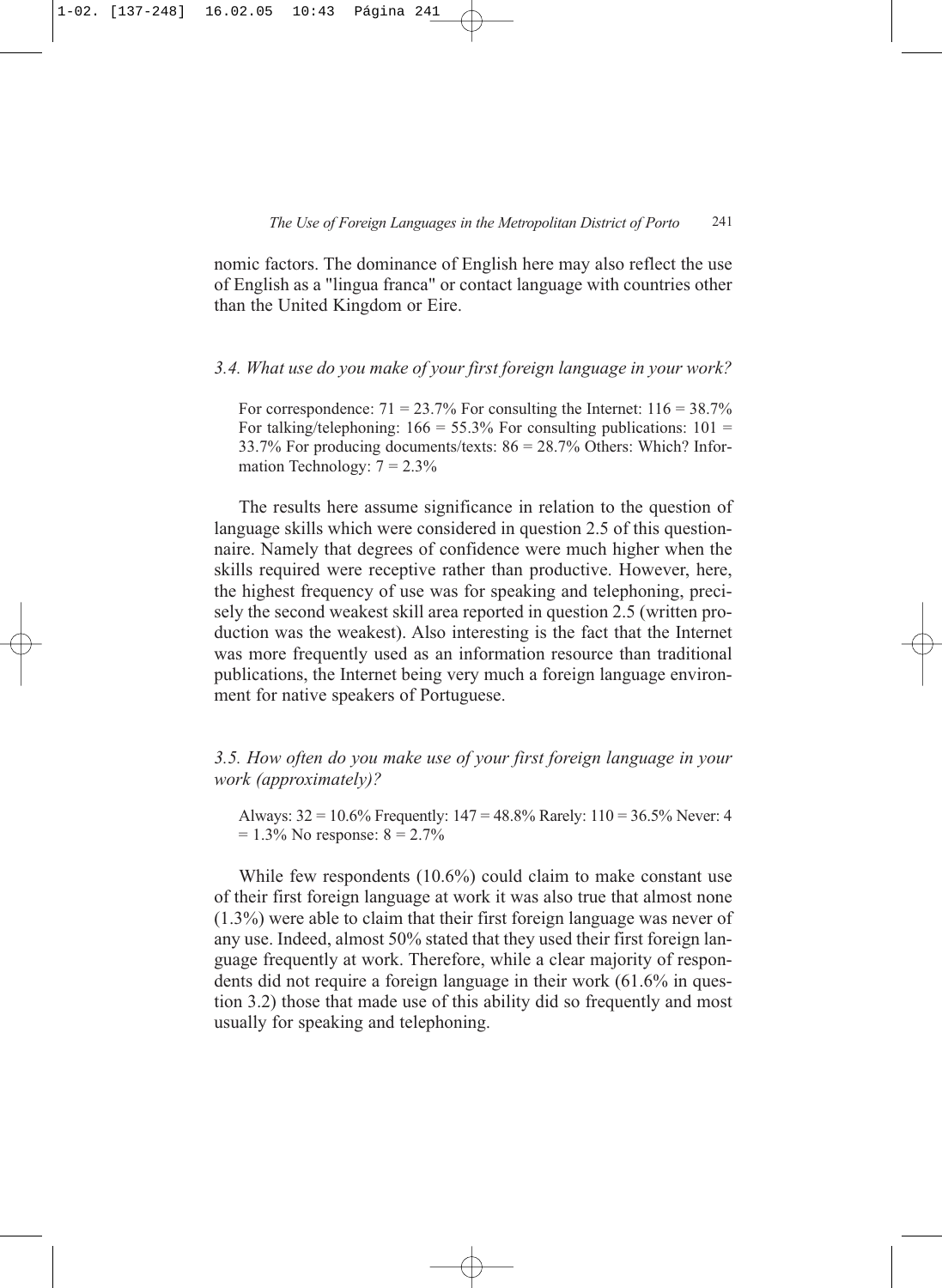### 4. Socio-Cultural Context

*4.1. To what extent does a knowledge of foreign languages improve your socio-cultural status?*

A lot:  $300 = 37.8\%$  Quite a lot:  $396 = 49.9\%$  A little:  $71 = 9.0\%$  Not at all:  $13 = 1.6\%$  No response:  $13 = 1.6\%$ 

In terms of improving one's socio-cultural level, the respondents were convinced of the importance of the role of foreign languages with just under 90% replying positively. Age seems not to be a factor here; the response figures for the "quite a lot" category are very similar across all age groups. When considering educational background, there is an approximately 10% jump in "very important" responses moving up each educational category, starting at 25% at primary level and finishing up at 52.4% among post-graduates. In terms of job/occupation, the combined figure of 93.1% for "very important" and "quite important" is a strong recognition of the socio-cultural factor in foreign language learning/knowledge. However in no single category did "very important" outweigh "quite important". Perhaps this was a question to which the respondents felt they should reply positively. It is also possible to imply the significance of two general factors: the increasingly global nature of the socio-cultural environment and the relative isolation of native speakers of Portuguese in terms of this process given the restricted geographical spread of the Portuguese speech community (compared to the high total number of speakers).

*4.2. Do you use a foreign language in the context of your social life?* 

No:  $308 = 38.9\%$  Yes:  $478 = 60.3\%$  No Response:  $6 = 0.8\%$ 

The balance of answers here needs to be seen in the light of the age factor. The fulcral point is the age of 35, below which the tendency is towards a positive answer and above which the tendency is towards a negative answer. Perhaps a question of definition also arises here as to what the respondents considered to be their social life, whether the concept was exclusive in the sense of implying direct contact with non-Portuguese speaking people or it had a wider interpretation.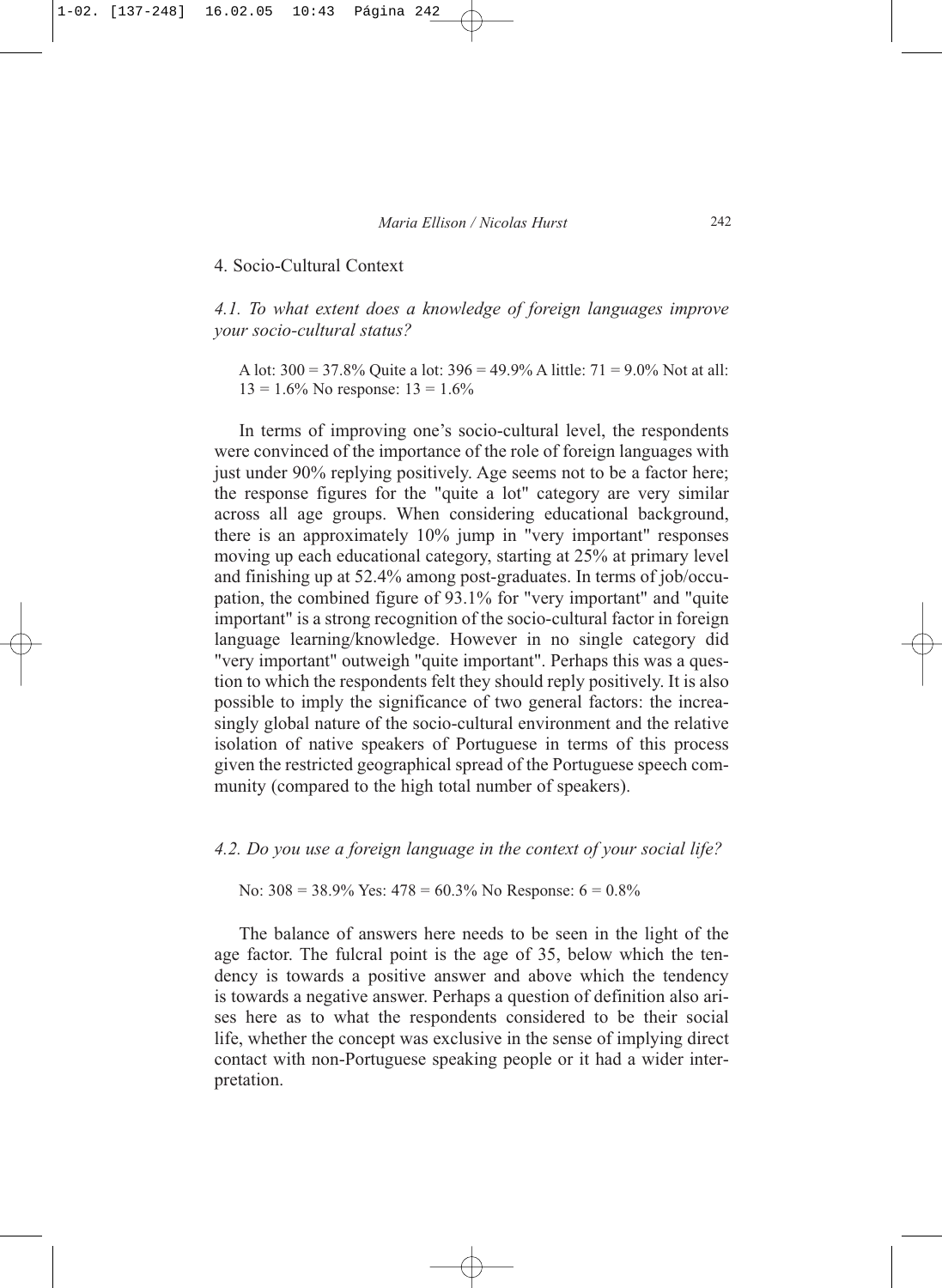#### *4.3. If Yes, which of the languages below do you use?*

German:  $38 = 7.9\%$  Danish:  $3 = 0.6\%$  Spanish:  $89 = 18.4\%$  Finnish:  $2 =$ 0.4% French:  $171 = 36\%$  Greek:  $1 = 0.2\%$  English:  $382 = 79.3\%$  Italian:  $19 = 3.9\%$  Dutch:  $3 = 0.6\%$  Swedish:  $0 = 0\%$  Other(s):  $1 = 0.2\%$  specify: Serbo-Croat

The figures here correspond largely to those presented in question 3.3, related to the workplace, both in terms of ranking and in terms of percentages. The implication is that resident communities of foreign language speakers in Porto have comparable contact with the local population, but again, we should take into account the fact that English dominates through its dual role as the means of communication of both native speakers and second language users.

#### *4.4. In what kind of situations?*

Watching films:  $345 = 71.3\%$  Reading books/magazines:  $282 = 58.3\%$  Travelling:  $245 = 50.6\%$  Meeting tourists:  $147 = 30.4\%$  Surfing the Internet:  $276 = 57\%$  Socialising with foreigners:  $222 = 45.9\%$  Other:  $8 = 1.7\%$ What? Socialising with relatives

The most frequent use of a foreign language was the watching of films: this is a reflection of the local situation in which foreign language films are rarely dubbed into Portuguese (the exceptions being most often films produced for the juvenile market by Disney and Dreamworks) both in the context of television and the cinema itself. The lowest figure of 30.4% for contact with tourists may be surprising given that Portugal is considered a prime tourist location. However, the importance of tourism in the north of Portugal, and specifically in Porto, is much less than is the case for Lisbon and the Algarve. In any case, tourism in Porto focuses almost exclusively on the historic centre and the Port wine cellars on the opposite side of the River Douro which severely limits the local population's interaction with foreign visitors.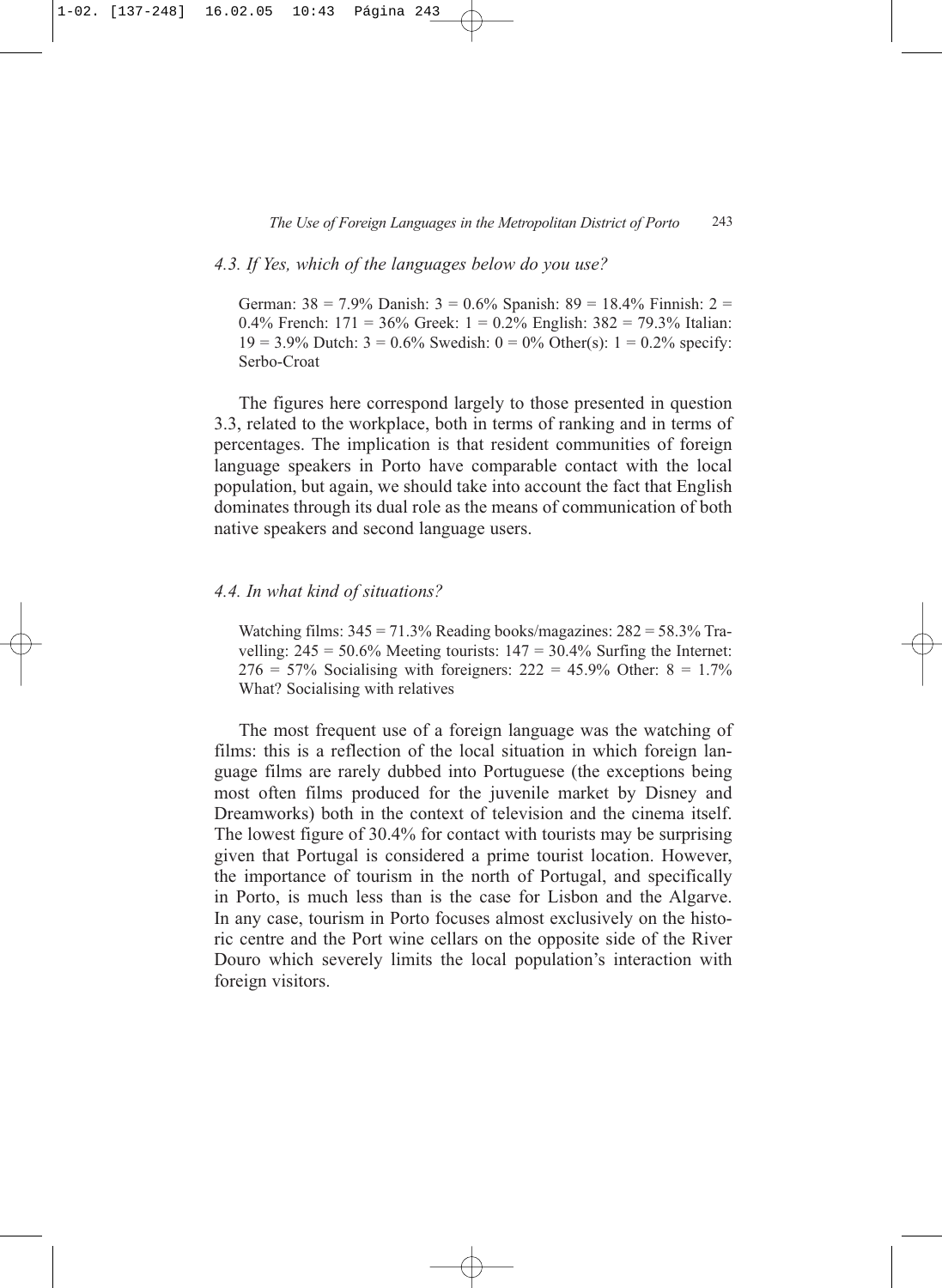#### 5. Europe

# *5.1. How important is a knowledge of a foreign language to your sense of being a European citizen?*

Extremely important:  $126 = 15.9\%$  Very important:  $221 = 27.9\%$  Important:  $248 = 31.3\%$  Not very important:  $120 = 15.1\%$  Not at all important:  $66 = 8.3\%$  No response:  $12 = 1.5\%$ 

In total 75.1% of respondents gave answers of "important" or above. This was a common pattern across all age groups. In addition, those respondents educated above degree level more often answered "extremely important". However, even though the distinctions between the categories "extremely important", "very important" and so on are consistent across all age groups (for example, the category of "very important": age 0/17:27.8%, age 18/25:28%, age 26/35: 27.7% and age 36/50: 26,7%) the exception is respondents over the age of 51 years; here the figure for "not at all important" is approximately double that of other age groups. The older generation did not "grow up with" the relatively recent notions of a European identity. This seems to function with age rather than gender as the figures for men and women are very even. The importance of educational background is much clearer where the combined figure for "extremely important" and "very important" only rises above 50 % for the university educated and postgraduate respondents. There seems to be a clear recognition that a "beyond local" perspective towards language is a contributory factor in a sense of being European. In the Eurobarometer survey 72% of all Europeans considered that learning a foreign language would be useful and 93% considered that it would be important for their children to learn a foreign language.

# *5.2 Which languages do you most associate with the European Union?*

German: 349 = 44% Danish: 25 = 3.2% Spanish: 210 = 26.5% Finnish: 30  $= 3.8\%$  French: 574 = 72.5% Greek: 44 = 5.6% English: 719 = 90.7% Italian: 113 = 14.2% Dutch: 23 = 2.9% Portuguese: 217 = 27.4% Swedish: 19 = 2.4% No Response: 10

The very high levels of response for English and French were in some way predictable in the light of previous questions, but the appea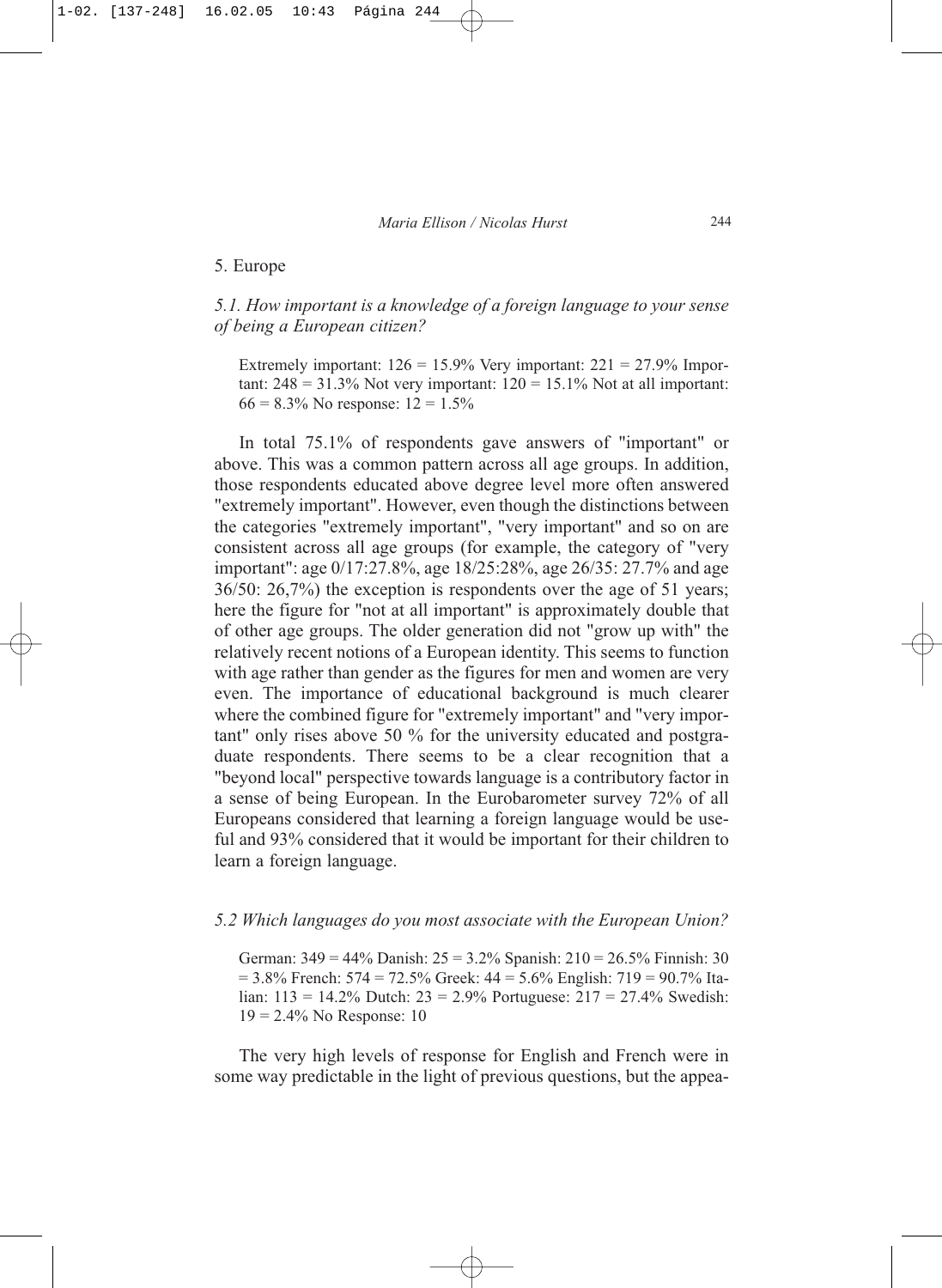rance of Portuguese in third position is perhaps indicative of the way in which local people accept the dominant role of English and French in European affairs but also assert the importance of their own native language in the same context. It also reinforces the idea of a two-tier definition within the foreign languages where English and French stand apart from Spanish and German.

*5.3. Do the institutions of the European Union need a single working language?*

No:  $452 = 57\%$  Yes:  $331 = 41.7\%$  No Response:  $9 = 1.3\%$ 

The answers represent a relatively even split between positive and negative. But the idea of a defensive attitude to one's native language also comes to light in this section, specifically among younger respondents. This resistance paradoxically increases with educational level (among postgraduates only 38.1% said "yes"). However, in terms of principal occupation, the influence of a large numbers of students may be considered decisive: 174 (64.2%) responded negatively and 93 (34.3%) responded positively. The same kind of imbalance is also discernible in the 18/25 age group where 208 (61.4%) responded negatively and 129 (38.1%) responded positively.

#### *5.4. If Yes, which one of the languages below should be chosen?*

German:  $3 = 0.9\%$  Danish:  $0 = 0\%$  Spanish:  $2 = 0.6\%$  Finnish:  $0 = 0\%$ French:  $23 = 6.8\%$  Greek:  $3 = 0.9\%$  English:  $257 = 75.6\%$  Italian:  $1 = 0.3\%$ Dutch:  $0 = 0\%$  Portuguese:  $20 = 5.9\%$  Swedish:  $0 = 0\%$  No response:  $31 =$ 9.1% Other: 2 specify: Esperanto

The lack of any significant figures for languages other than Portuguese, French and English may be seen as corroborative evidence for the points raised in relation to question 5.2. The degree of dominance of English was clear-cut despite the semi-official joint division usually assumed in parallel with French within European institutions.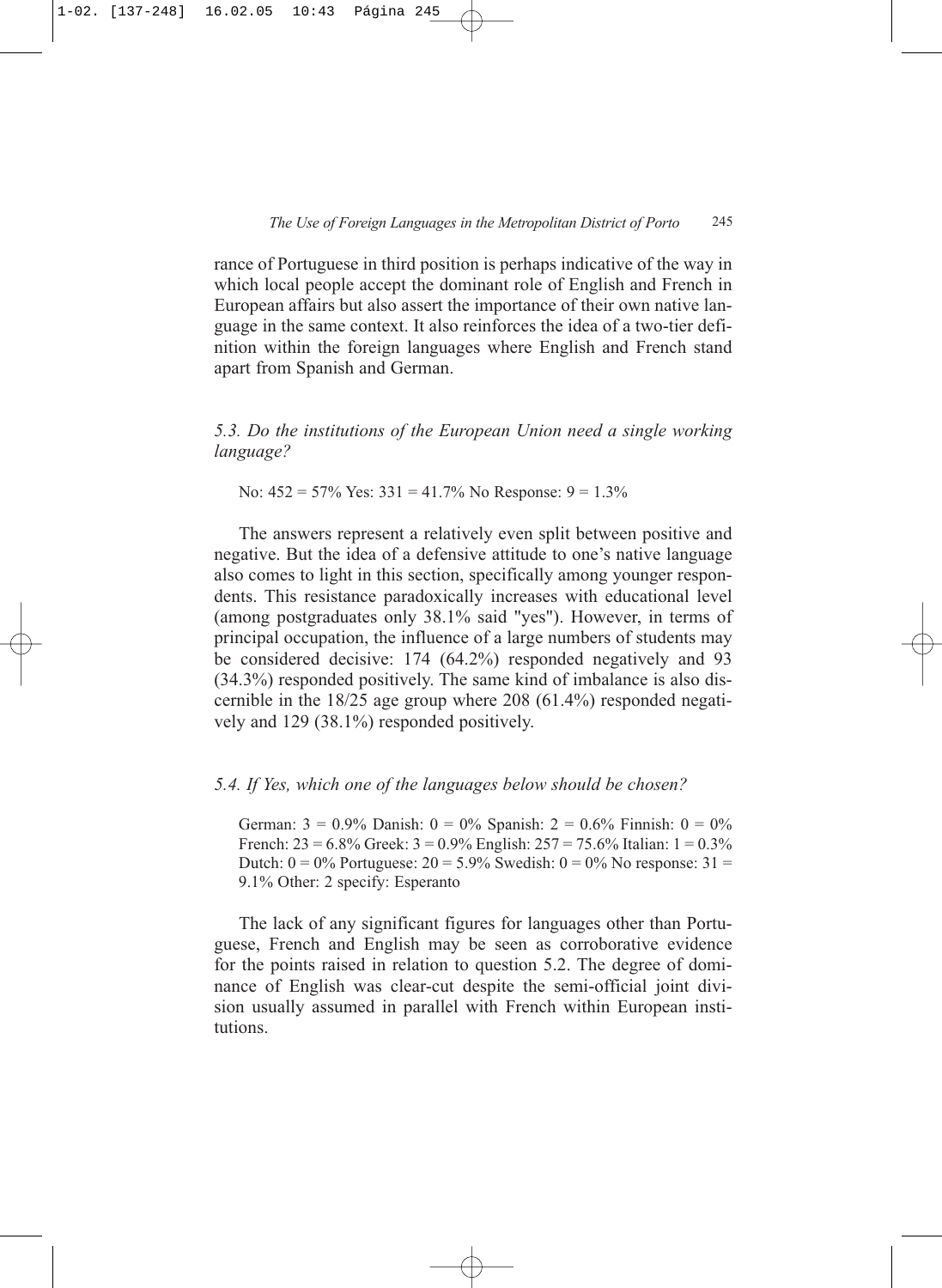*5.5. Has the fact of Porto being European Capital of Culture in 2001 led you to use foreign languages more frequently?*

No:  $577 = 72.9\%$  Yes:  $206 = 26\%$  No Response:  $10 = 1.1\%$ 

There is little variation in responses according to age, sex or educational background. Only one group appears with a positive percentage, that of shop assistants/trades people with 55% saying "yes" with the next highest figure being 35.7% for "Self-employed professionals". Perhaps the fact that this survey was conducted in May, prior to the tourist "high season" in Porto, goes some way to explaining the low frequency of use/contact reported here. It may well be that the Capital of Culture status did little to attract non-Portuguese speaking tourists on a year round basis. It can also be noted that while Porto was joint European Capital of Culture alongside Rotterdam there are no instances of Dutch obtaining significant results anywhere in the survey, this despite the existence of several joint cultural projects including, for example, the conversion of a downtown shopping street into a Dutch language shopping environment.

Maria Ellison / Nicolas Hurst (F.L.U.P.)